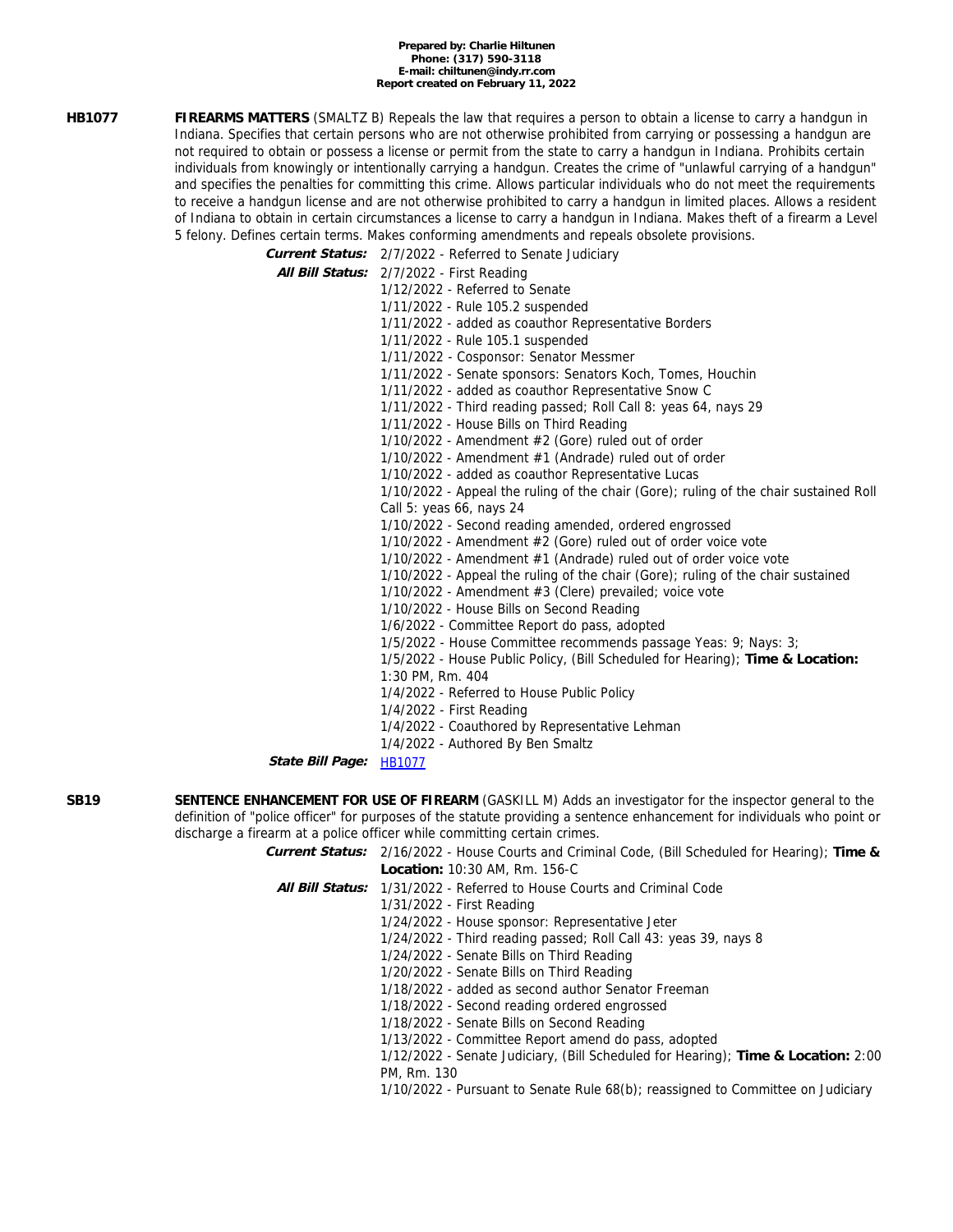1/4/2022 - Referred to Senate Corrections and Criminal Law 1/4/2022 - First Reading 1/4/2022 - Authored By Mike Gaskill

**State Bill Page:** [SB19](http://iga.in.gov/legislative/2022/bills/senate/19)

**SB84 SUICIDE AND DRUG OVERDOSE DEATH REPORTING** (LEISING J) Provides that the state department of health (department) shall annually prepare a report concerning all suicide and overdose fatalities in Indiana that occurred during the preceding calendar year. Requires the report to include: (1) the number of fatalities that occurred in each county; (2) the number of fatalities that occurred during each month; (3) the age, sex, and race of each fatality victim; and (4) the method of suicide or overdose, including the type of weapon and each substance used. Provides that the first report must also include information from the 2020 calendar year. Requires the department to submit the report and an executive summary of the report to the general assembly and the governor.

**Current Status:** 2/14/2022 - Senate Bills on Second Reading

**All Bill Status:** 2/10/2022 - added as cosponsor Representative Olthoff 2/10/2022 - Committee Report do pass, adopted 2/9/2022 - House Committee recommends passage Yeas: 12; Nays: 0; 2/9/2022 - House Public Health, (Bill Scheduled for Hearing); **Time & Location:** 8:30 AM, Rm. 404 1/31/2022 - Referred to House Public Health 1/31/2022 - First Reading 1/25/2022 - added as coauthor Senator Randolph 1/24/2022 - added as coauthor Senator Zay 1/24/2022 - added as coauthor Senator Boehnlein 1/20/2022 - added as coauthor Senator Pol 1/20/2022 - added as coauthors Senators Donato and Breaux 1/20/2022 - Cosponsors: Representatives Ziemke and Fleming 1/20/2022 - House sponsor: Representative Barrett 1/20/2022 - Third reading passed; Roll Call 24: yeas 46, nays 1 1/20/2022 - Senate Bills on Third Reading 1/18/2022 - added as coauthor Senator Yoder 1/18/2022 - added as coauthor Senator Ford J.D 1/18/2022 - Second reading amended, ordered engrossed 1/18/2022 - Amendment #1 (Pol) prevailed; voice vote 1/18/2022 - Senate Bills on Second Reading 1/13/2022 - added as third author Senator Charbonneau 1/12/2022 - added as second author Senator Becker 1/12/2022 - Committee Report amend do pass, adopted 1/12/2022 - Senate Committee recommends passage, as amended Yeas: 11; Nays:  $\Omega$ 1/12/2022 - Senate Health and Provider Services, (Bill Scheduled for Hearing); **Time & Location:** 9:00 AM, Rm. 431 1/4/2022 - Referred to Senate Health and Provider Services 1/4/2022 - First Reading 1/4/2022 - Authored By Jean Leising

**State Bill Page:** [SB84](http://iga.in.gov/legislative/2022/bills/senate/84)

**SB143 SELF-DEFENSE** (BALDWIN S) Specifies that "reasonable force" includes the pointing of a loaded or unloaded firearm for purposes of self-defense and arrest statutes.

**Current Status:** 2/7/2022 - Referred to House Courts and Criminal Code

**All Bill Status:** 2/7/2022 - First Reading

2/2/2022 - Referred to House 2/1/2022 - Cosponsors: Representatives Lucas, Teshka J, Bartels 2/1/2022 - House sponsor: Representative Smaltz 2/1/2022 - Third reading passed; Roll Call 149: yeas 40, nays 9 2/1/2022 - added as coauthor Senator Crane 2/1/2022 - added as coauthor Senator Busch 2/1/2022 - Senate Bills on Third Reading 1/31/2022 - Amendment #1 (Pol) failed; Roll Call 98: yeas 10, nays 38 1/31/2022 - Second reading ordered engrossed 1/31/2022 - Amendment #1 (Pol) failed; 1/31/2022 - Senate Bills on Second Reading 1/27/2022 - Committee Report amend do pass, adopted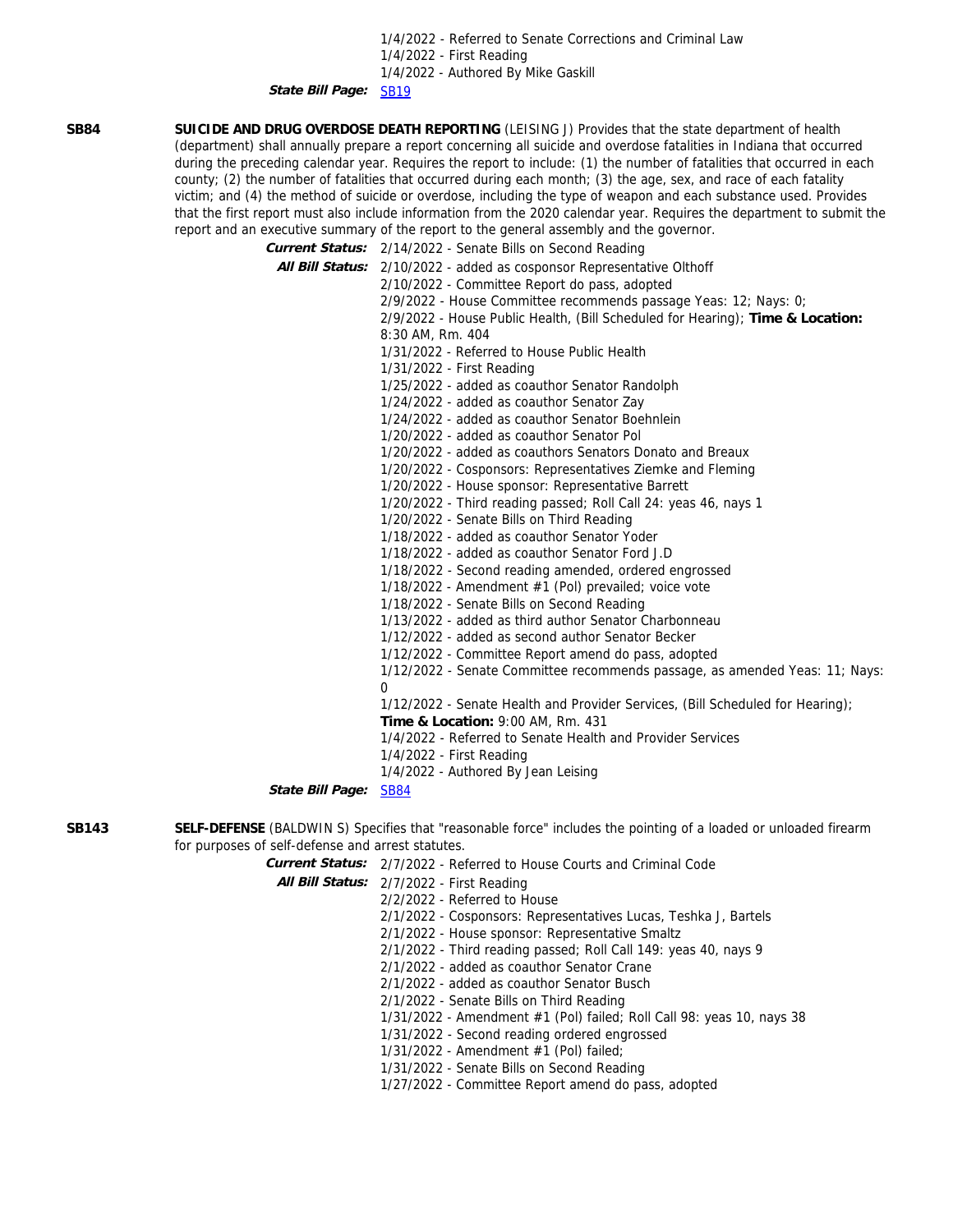1/25/2022 - added as coauthors Senators Koch, Bohacek, Freeman, Sandlin 1/25/2022 - Senate Committee recommends passage, as amended Yeas: 7; Nays:  $\mathcal{L}$ 1/25/2022 - Senate Corrections and Criminal Law, (Bill Scheduled for Hearing); **Time & Location:** 10:00 AM, Rm. 130 1/24/2022 - added as coauthor Senator Garten 1/24/2022 - added as third author Senator Baldwin 1/24/2022 - removed as third author Senator Garten 1/20/2022 - added as author Senator Doriot 1/20/2022 - removed as author Senator Baldwin 1/18/2022 - Senate Corrections and Criminal Law, (Bill Scheduled for Hearing); **Time & Location:** 9:00 AM, Rm. 130 1/4/2022 - Referred to Senate Corrections and Criminal Law 1/4/2022 - First Reading 1/4/2022 - Authored By Scott Baldwin

**State Bill Page:** [SB143](http://iga.in.gov/legislative/2022/bills/senate/143)

**SB186 DEPARTMENT OF NATURAL RESOURCES** (GLICK S) Eliminates and renames divisions and bureaus that have been merged by the department of natural resources (department) due to reorganization that occurred within the department. Establishes the Indiana state park inns authority (authority) as a body corporate and politic for the operation, management, and administration of inns and associated facilities by the department. Allows the authority to purchase service credit (subject to certain conditions) for prior service by an employee of the authority. Eliminates the separate hunting license by including a crossbow and bolt in the licensure for archery equipment permitted to be used. Makes conforming changes.

> **Current Status:** 2/7/2022 - Referred to House Natural Resources **All Bill Status:** 2/7/2022 - First Reading 2/2/2022 - Referred to House 2/1/2022 - Cosponsor: Representative Abbott D 2/1/2022 - House sponsor: Representative Eberhart 2/1/2022 - Third reading passed; Roll Call 158: yeas 48, nays 1 2/1/2022 - Senate Bills on Third Reading 1/31/2022 - added as coauthor Senator Randolph 1/31/2022 - Second reading ordered engrossed 1/31/2022 - Senate Bills on Second Reading 1/27/2022 - Committee Report do pass, adopted 1/27/2022 - Senate Committee recommends passage Yeas: 10; Nays: 0 1/27/2022 - Senate Appropriations, (Bill Scheduled for Hearing); **Time & Location:** 9:00 AM, Rm. 431 1/24/2022 - Committee Report amend do pass adopted; reassigned to Committee on Appropriations 1/24/2022 - Senate Committee recommends passage, as amended Yeas: 8; Nays: 1 1/24/2022 - Senate Natural Resources, (Bill Scheduled for Hearing); **Time & Location:** 10:00 AM, Rm. 130 1/18/2022 - added as second author Senator Crider 1/11/2022 - added as coauthors Senators Boots, Koch, Walker K 1/6/2022 - Referred to Senate Natural Resources 1/6/2022 - First Reading 1/6/2022 - Authored By Susan Glick State Bill Page: **[SB186](http://iga.in.gov/legislative/2022/bills/senate/186)**

**SB224 HUNTING AND FISHING LICENSES** (BALDWIN S) Provides that a license agent authorized to sell licenses under the fish and wildlife laws is not prohibited from charging a credit card processing fee of 1.99% to cover credit card processing costs associated with the sale of a license.

**Current Status:** 2/7/2022 - Referred to House Natural Resources

**All Bill Status:** 2/7/2022 - First Reading

2/2/2022 - Referred to House

2/1/2022 - House sponsor: Representative O'Brien

2/1/2022 - Third reading passed; Roll Call 159: yeas 48, nays 1

2/1/2022 - Senate Bills on Third Reading

1/31/2022 - Second reading ordered engrossed

1/31/2022 - Senate Bills on Second Reading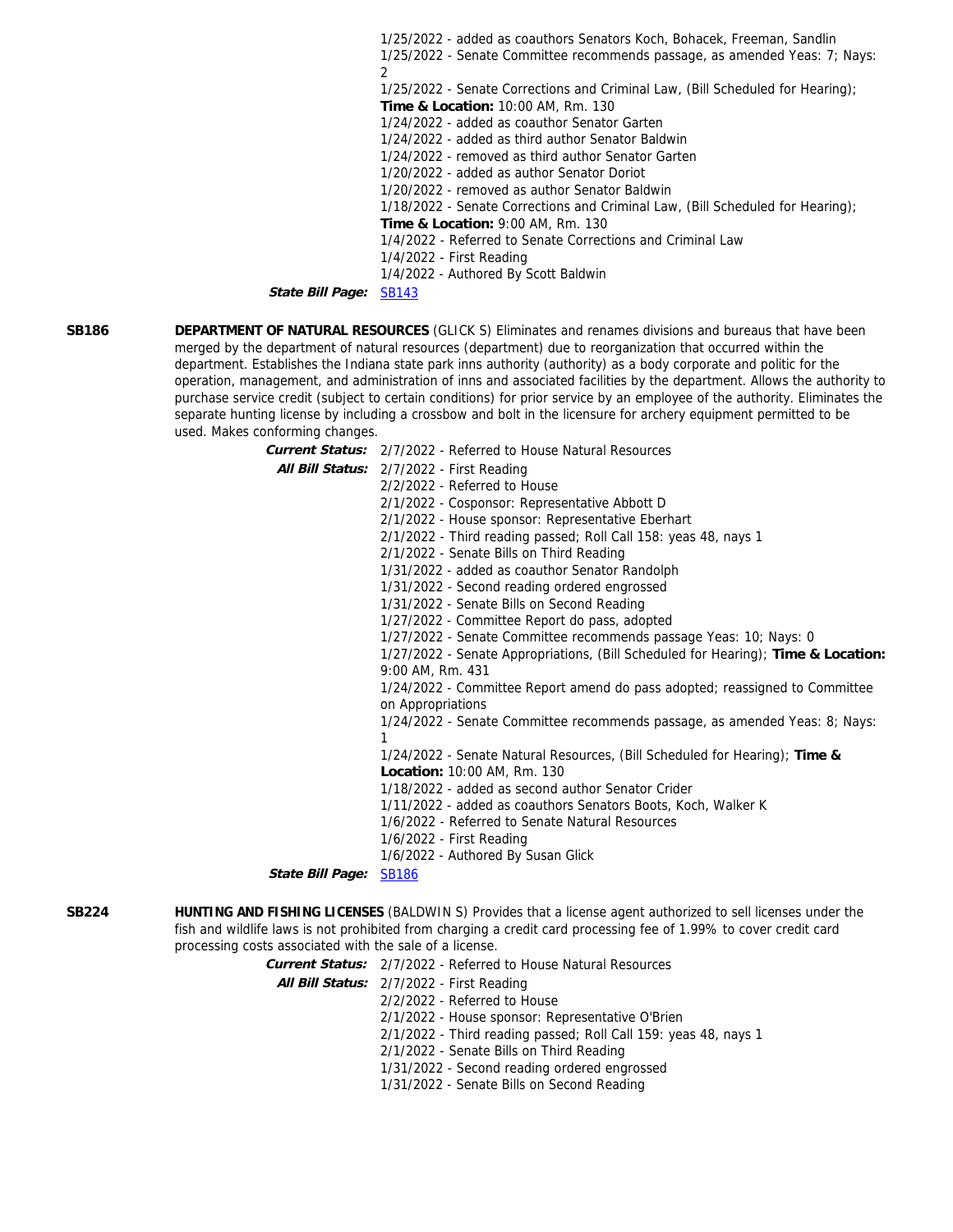1/27/2022 - Committee Report amend do pass, adopted 1/27/2022 - Senate Committee recommends passage, as amended Yeas: 10; Nays:  $\Omega$ 1/27/2022 - Senate Appropriations, (Bill Scheduled for Hearing); **Time & Location:** 9:00 AM, Rm. 431 1/24/2022 - Committee Report do pass adopted; reassigned to Committee on **Appropriations** 1/24/2022 - Senate Natural Resources, (Bill Scheduled for Hearing); **Time & Location:** 10:00 AM, Rm. 130 1/6/2022 - Referred to Senate Natural Resources 1/6/2022 - First Reading 1/6/2022 - Authored By Scott Baldwin **State Bill Page:** [SB224](http://iga.in.gov/legislative/2022/bills/senate/224)

**SB376 CREDIT CARD PAYMENTS FOR CHARITY GAMING** (BUSCH J) Provides that a qualified organization may accept credit cards for the purchase of: (1) a chance to play any game of chance offered at an allowable activity; or (2) licensed supplies. Provides that certain credit card payments may be made on the Internet.

**Current Status:** 2/8/2022 - Referred to House Public Policy

|                         | All Bill Status: 2/8/2022 - First Reading                                        |
|-------------------------|----------------------------------------------------------------------------------|
|                         | 2/2/2022 - Referred to House                                                     |
|                         | 2/1/2022 - House sponsor: Representative Carbaugh                                |
|                         | 2/1/2022 - Third reading passed; Roll Call 184: yeas 39, nays 10                 |
|                         | 2/1/2022 - added as coauthor Senator Melton                                      |
|                         | 2/1/2022 - Senate Bills on Third Reading                                         |
|                         | 1/31/2022 - added as second author Senator Ford Jon                              |
|                         | 1/31/2022 - Second reading ordered engrossed                                     |
|                         | 1/31/2022 - added as coauthors Senators Becker and Breaux                        |
|                         | 1/31/2022 - Senate Bills on Second Reading                                       |
|                         | 1/27/2022 - Committee Report do pass, adopted                                    |
|                         | 1/26/2022 - Senate Committee recommends passage Yeas: 9; Nays: 0;                |
|                         | 1/26/2022 - Senate Public Policy, (Bill Scheduled for Hearing); Time & Location: |
|                         | 1:30 PM, Rm. 431                                                                 |
|                         | 1/11/2022 - Referred to Senate Public Policy                                     |
|                         | 1/11/2022 - First Reading                                                        |
|                         | 1/11/2022 - Authored By Justin Busch                                             |
| <i>State Bill Page:</i> | <b>SB376</b>                                                                     |

**Week In Review**

## **[Lottery sets sights on online options](https://www.journalgazette.net/news/local/20220211/lottery-sets-sights-on-online-options)**

The Hoosier Lottery is working with its private operator to offer online lottery games – a move that could happen without legislative oversight. Fort Wayne Journal Gazette

### **[Health advocates fighting plan to cut Indiana's vaping tax](https://www.wishtv.com/news/indiana-news/health-advocates-fighting-plan-to-cut-indianas-vaping-tax/)**

Anti-smoking advocates are arguing against a proposal that would reduce Indiana's new tax on electronic cigarettes before it even takes effect.

WISHTV

## **[Indiana school districts may be required to share referendum proceeds with charter schools](https://www.nwitimes.com/news/education/indiana-school-districts-may-be-required-to-share-referendum-proceeds-with-charter-schools/article_6156aae6-1e4c-582b-be9b-fb314ce03f40.html)**

Indiana school districts that successfully persuade voters to pay higher property taxes to support their local schools soon may be required to share referendum revenue with nearby charter schools. Northwest Indiana Times

**[Indiana organizations share concern about consumer loan bill passed in Senate](https://news.yahoo.com/indiana-organizations-share-concern-consumer-045900622.html)**

A bill that was passed by the Senate on Feb. 1 comes highly criticized by a coalition composed of 97 groups across the state. Yahoo

## **[Indiana House Bill 1003 Aims to Increase the Number of Nursing Students](https://www.wevv.com/news/indiana-house-bill-1003-aims-to-increase-the-number-of-nursing-students/article_af1eec18-8a05-11ec-96dc-ebe8e077b5bc.html)**

The nursing shortage will not fix itself. That's the idea behind a new proposal in Indiana to bridge the gap when it comes to